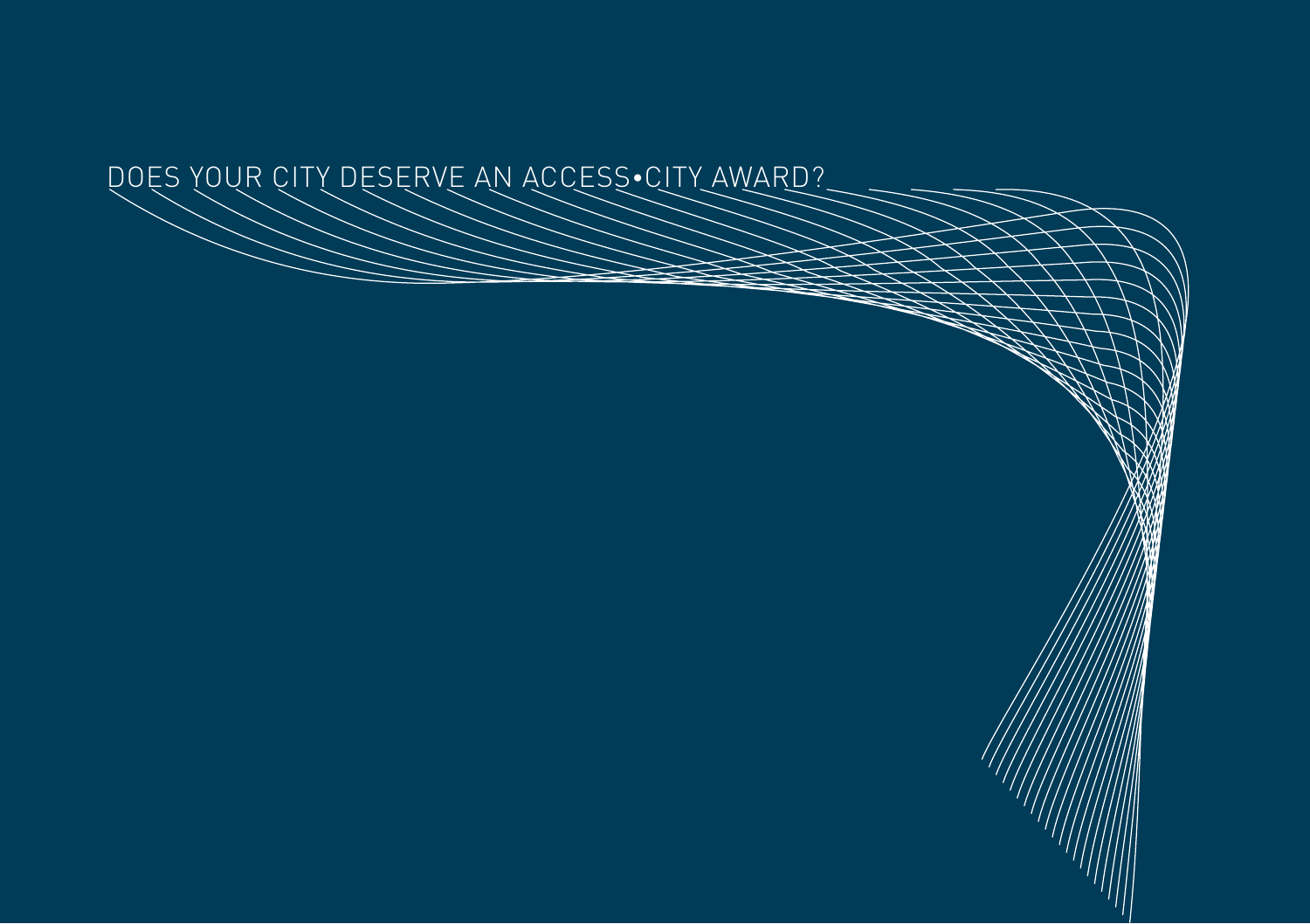## WHICH EUROPEAN CITY WILL WIN A PRESTIGIOUS ACCESS •CITY AWARD?

The city that wins the Access • City Award will be dynamic, sustainable and designed to be accessible to people with disability. Its urban environment will provide freedom and choice for residents and visitors alike, whatever their abilities.

The winner of the European competition will receive the Access • City Award in a ceremony at the European Day of People with Disabilities conference on 2-3 December 2010.

ACCESS •CITY THE EUROPEAN C C E S S I B L E C I T I AWARD

 $\overline{\phantom{m}}$ 

# ACCESS •CITY AWARD CALL FOR ENTRIES

#### WHAT IS THE ACCESS•CITY AWARD?

You must be a city of over 50,000 inhabitants in an EU Member State. In small Member States such as Cyprus, Luxembourg and Malta urban areas composed by more than one town but with the required number of inhabitants will be considered. You must have ongoing work and results over the past 5 years which demonstrate (or will demonstrate) improved accessibility for persons with disabilities in four key areas:

Put your city on the European map as a proactive supporter of accessibility for persons with disabilities. The European Access • City Award sets out to showcase and reward cities which take exemplary initiatives to improve accessibility in the urban environment and enable persons with disabilities to gain access to their rights. In the context of a steadily ageing population in European cities and its correlation with disabilities, it is recognised that improved accessibility has important social and economic benefits. Your success can be an inspiration to other cities across Europe. Share your ideas through this competition and make more initiatives happen. Let the Access • City Award have pride of place in **your** Town Hall.

#### WHO CAN PARTICIPATE?

- > accessibility to the built environment and public spaces
- > accessibility to transportation and related infrastructures
- > accessibility to information and communication technologies
- > accessibility to public facilities and services

#### HOW TO PARTICIPATE?

You must complete the online application form in English (preferably), French or German by the deadline date of **23/09/2010** . You need to provide a summary of the work implemented and your plans for the future, including actions, policies and initiatives, using the online template, together with supporting information about the success and impact of your work. You should demonstrate the active involvement of persons with disabilities in planning and implementing policies to increase accessibility. You must demonstrate the long-term continuity and sustainability of your actions. And you should tell us why your city deserves the Award!

**For further details, please visit: www.accesscityaward.eu**